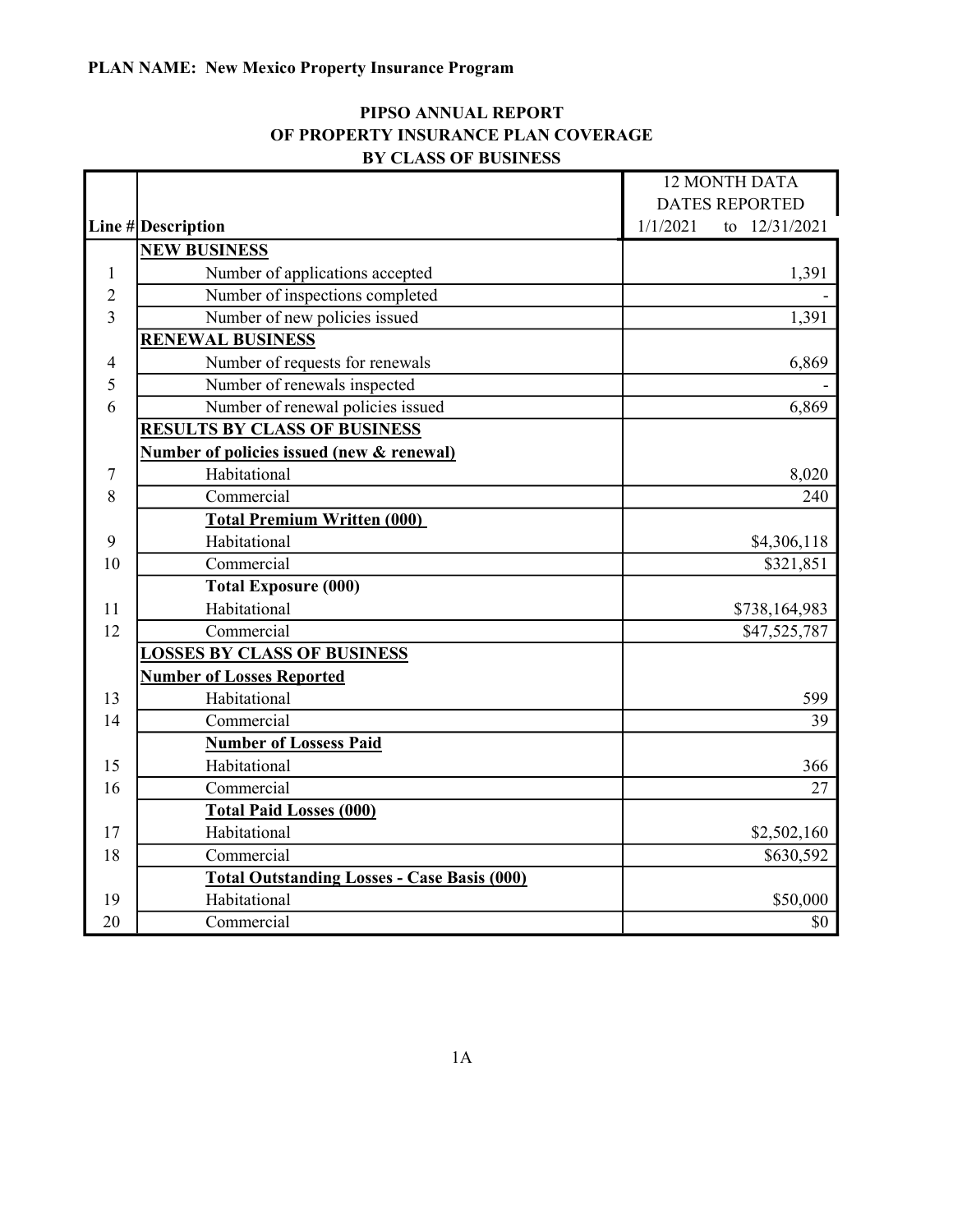|    | D I CLASS OF DUSINESS                            |                           |  |
|----|--------------------------------------------------|---------------------------|--|
|    |                                                  | <b>12 MONTH DATA</b>      |  |
|    |                                                  | <b>DATES REPORTED</b>     |  |
|    | Line # Description                               | 1/1/2021<br>to 12/31/2021 |  |
|    | PREMIUMS (000)                                   |                           |  |
| 1  | <b>Written Premiums</b>                          | \$4,627,969               |  |
| 2  | Unearned Premium Reserve (End of Prior Period)   | \$2,185,457               |  |
| 3  | Unearned Premium Reserve (End of Current Period) | \$2,234,327               |  |
| 4  | Earned Premiums (Line 1+2-3)                     | \$4,579,099               |  |
|    | <b>LOSSES (000)</b>                              |                           |  |
| 5  | Paid Losses                                      | \$3,132,752               |  |
| 6  | <b>Current Outstanding (Case)</b>                | \$50,000                  |  |
| 7  | <b>Current Outstanding (IBNR)</b>                | \$279,647                 |  |
| 8  | Prior Outstanding (Case)                         | \$207,000                 |  |
| 9  | Prior Outstanding (IBNR)                         | \$279,647                 |  |
| 10 | Incurred Losses (Lines 5+6+7-8-9)                | \$2,975,752               |  |
|    | <b>LOSS ADJUSTMENT EXPENSE (LAE) (000)</b>       |                           |  |
| 11 | Paid LAE (Allocated & Unallocated)               | \$373,294                 |  |
| 12 | Current Outstanding (Allocated and Unallocated)  | \$18,359                  |  |
| 13 | Prior Outstanding (Allocated and Unallocated)    | \$8,064                   |  |
| 14 | Incurred LAE (Line $11+12-13$ )                  | \$383,589                 |  |
|    | <b>OPERATING EXPENSES (000)</b>                  |                           |  |
| 15 | <b>Commission to Producers</b>                   | \$500,762                 |  |
| 16 | Other Operating Expenses (Incl. Service Fees)    | \$803,164                 |  |
| 17 | Unpaid Expenses (Current)                        | \$0                       |  |
| 18 | Unpaid Expenses (Prior)                          | \$0                       |  |
| 19 | Operating Expenses Incurred (Line 15+16+17-18)   | \$1,303,926               |  |
| 20 | <b>STATUTORY UNDERWRITING RESULTS</b>            |                           |  |
|    | $(Lines 4-10-14-19)$                             | $($ \$84,168) $ $         |  |
|    | <b>MISCELLANEOUS INCOME AND EXPENSES (000)</b>   |                           |  |
| 21 | <b>Investment Income Earned</b>                  | \$98,811                  |  |
| 22 | Other Income                                     | \$0                       |  |
| 23 | Other Expenses                                   | \$0                       |  |
| 24 | Non-Admitted Assets (Current)                    | \$0                       |  |
| 25 | Non-Admitted Assets (Prior)                      | \$0                       |  |
| 26 | Net Other Income or Exps. (Lines 21+22-23-24+25) | \$98,811                  |  |
| 27 | <b>OPERATING RESULTS (Lines 20+26)</b>           | \$14,643                  |  |

# PIPSO ANNUAL REPORT OF UNDERWRITING AND INVESTMENT EXPERIENCE BY CLASS OF BUSINESS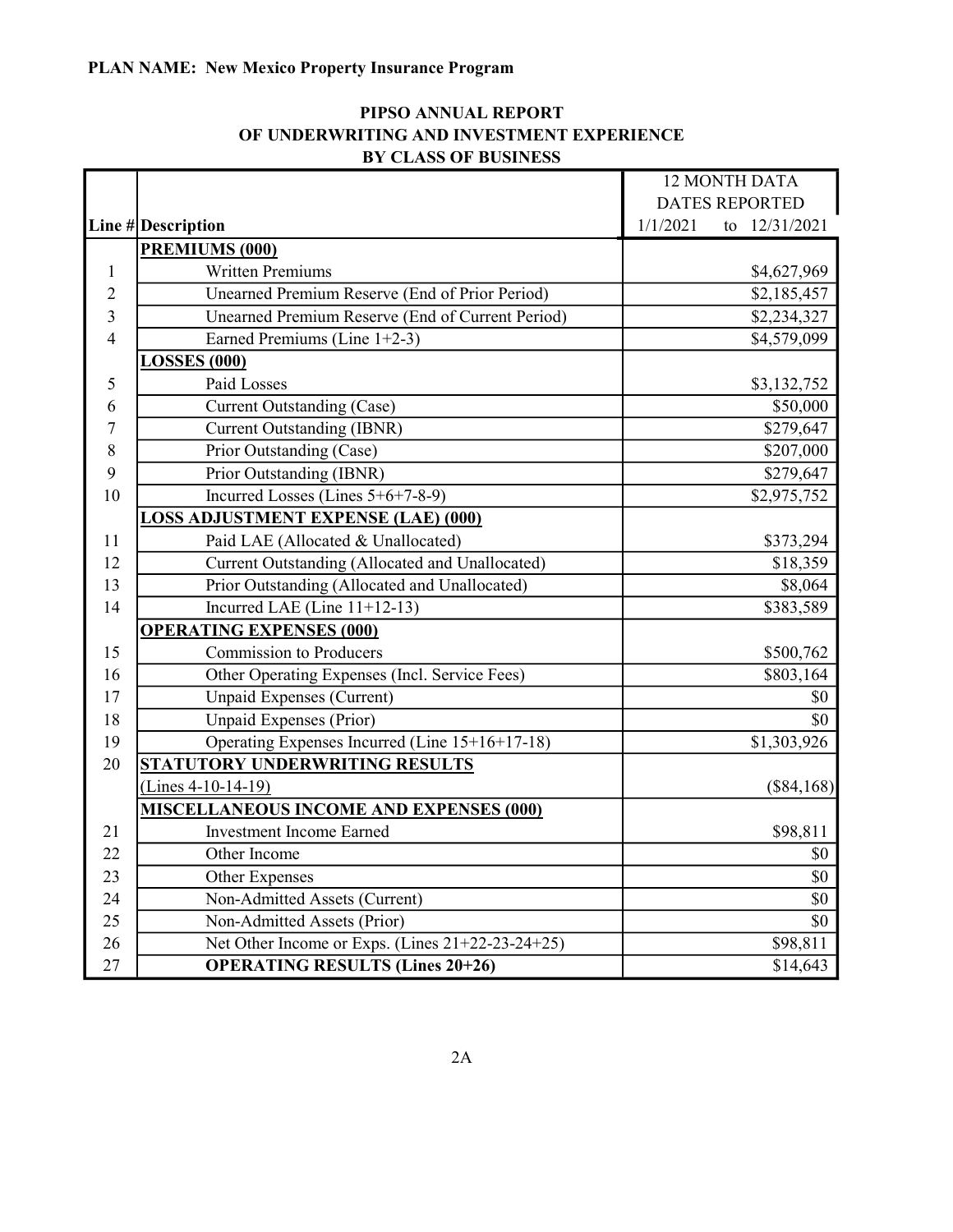# HOMEOWNER COVERAGE: HO4, HO6, HO8

۰

## PIPSO ANNUAL REPORT OF PROPERTY INSURANCE PLAN COVERAGE BY CLASS OF BUSINESS

|    |                                                      | 12 MONTH DATA                                      |  |
|----|------------------------------------------------------|----------------------------------------------------|--|
|    |                                                      | <b>DATES REPORTED</b><br>1/1/2021<br>to 12/31/2021 |  |
|    | Line #Description                                    |                                                    |  |
|    | <b>NEW BUSINESS</b>                                  |                                                    |  |
| 1  | Number of applications accepted                      |                                                    |  |
| 2  | Number of inspections completed                      |                                                    |  |
| 3  | Number of new policies issued                        |                                                    |  |
|    | <b>RENEWAL BUSINESS</b>                              |                                                    |  |
| 4  | Number of requests for renewals                      |                                                    |  |
| 5  | Number of renewals inspected                         |                                                    |  |
| 6  | Number of renewal policies issued                    |                                                    |  |
|    |                                                      |                                                    |  |
|    | <b>Number of policies issued (new &amp; renewal)</b> |                                                    |  |
| 7  | Homeowners (Line $3+6$ )                             |                                                    |  |
| 8  |                                                      |                                                    |  |
|    | <b>Total Premium Written (000)</b>                   |                                                    |  |
| 9  | Homeowners                                           |                                                    |  |
| 10 |                                                      |                                                    |  |
|    | <b>Total Exposure (000)</b>                          |                                                    |  |
| 11 | Homeowners                                           |                                                    |  |
| 12 |                                                      |                                                    |  |
|    |                                                      |                                                    |  |
|    | <b>Number of Losses Reported (000)</b>               |                                                    |  |
| 13 | Homeowners                                           |                                                    |  |
| 14 |                                                      |                                                    |  |
|    | <b>Number of Lossess Paid (000)</b>                  |                                                    |  |
| 15 | Homeowners                                           |                                                    |  |
| 16 |                                                      |                                                    |  |
|    | <b>Total Paid Losses (000)</b>                       |                                                    |  |
| 17 | Homeowners                                           |                                                    |  |
| 18 |                                                      |                                                    |  |
|    | <b>Total Outstanding Losses - Case Basis (000)</b>   |                                                    |  |
| 19 | Homeowners                                           |                                                    |  |
| 20 |                                                      |                                                    |  |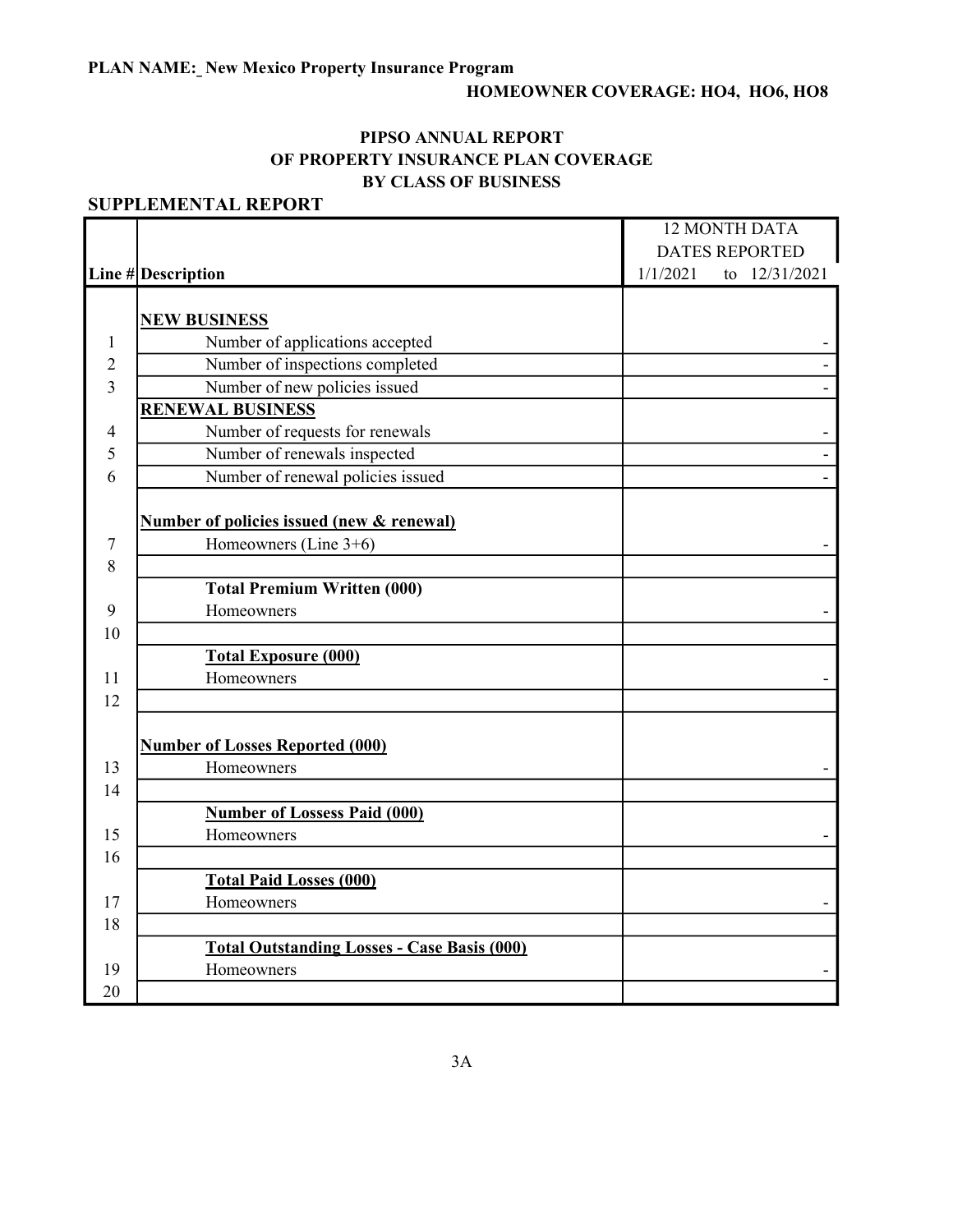#### PIPSO ANNUAL REPORT OF UNDERWRITING AND INVESTMENT EXPERIENCE BY CLASS OF BUSINESS

|    |                                                  | <b>12 MONTH DATA</b>      |  |
|----|--------------------------------------------------|---------------------------|--|
|    |                                                  | <b>DATES REPORTED</b>     |  |
|    | Line #Description                                | to 12/31/2021<br>1/1/2021 |  |
|    | PREMIUMS (000)                                   |                           |  |
| 1  | <b>Written Premiums</b>                          |                           |  |
| 2  | Unearned Premium Reserve (End of Prior Period)   | \$0                       |  |
| 3  | Unearned Premium Reserve (End of Current Period) | \$0                       |  |
| 4  | Earned Premiums (Line 1+2-3)                     |                           |  |
|    | <b>LOSSES (000)</b>                              |                           |  |
| 5  | Paid Losses                                      |                           |  |
| 6  | <b>Current Outstanding (Case)</b>                |                           |  |
| 7  | <b>Current Outstanding (IBNR)</b>                | \$0                       |  |
| 8  | Prior Outstanding (Case)                         | \$0                       |  |
| 9  | Prior Outstanding (IBNR)                         | \$0                       |  |
| 10 | Incurred Losses (Lines 5+6+7-8-9)                |                           |  |
|    | <b>LOSS ADJUSTMENT EXPENSE (LAE) (000)</b>       |                           |  |
| 11 | Paid LAE (Allocated & Unallocated)               | \$0                       |  |
| 12 | Current Outstanding (Allocated and Unallocated)  | \$0                       |  |
| 13 | Prior Outstanding (Allocated and Unallocated)    | \$0                       |  |
| 14 | Incurred LAE (Line $11+12-13$ )                  |                           |  |
|    | <b>OPERATING EXPENSES (000)</b>                  |                           |  |
| 15 | <b>Commission to Producers</b>                   | \$0                       |  |
| 16 | Other Operating Expenses (Incl. Service Fees)    | \$0                       |  |
| 17 | <b>Unpaid Expenses (Current)</b>                 | \$0                       |  |
| 18 | Unpaid Expenses (Prior)                          | \$0                       |  |
| 19 | Operating Expenses Incurred (Line 15+16+17-18)   |                           |  |
| 20 | STATUTORY UNDERWRITING RESULTS                   |                           |  |
|    | (Lines $4-10-14-19$ )                            |                           |  |
|    |                                                  |                           |  |
|    |                                                  |                           |  |
|    |                                                  |                           |  |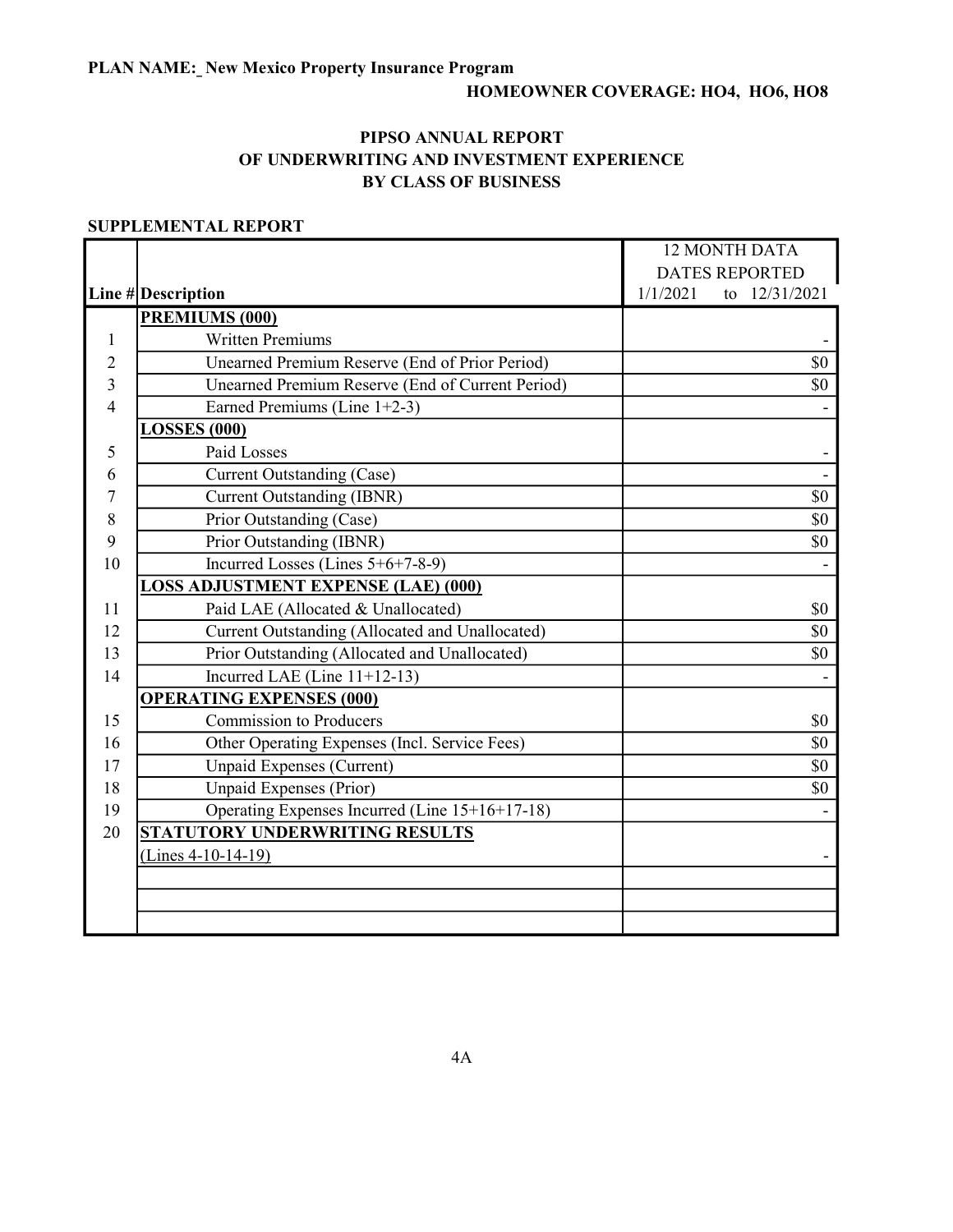## PIPSO ANNUAL REPORT OF PROPERTY INSURANCE PLAN COVERAGE FOR PLANS PURCHASING REINSURANCE

|                |                                                      | <b>12 MONTH DATA</b>      |  |
|----------------|------------------------------------------------------|---------------------------|--|
|                |                                                      | <b>DATES REPORTED</b>     |  |
|                | Line # Description                                   | 1/1/2021<br>to 12/31/2021 |  |
|                | PREMIUMS (000)                                       |                           |  |
| $\mathbf{1}$   | Written Premiums (Gross)                             | \$4,627,969               |  |
| 1.1            | Reinsurance Ceded                                    |                           |  |
| 1.2            | Net (Line 1-1.1)                                     | \$4,627,969               |  |
| $\overline{2}$ | Unearned Prem. Reserve (End of Prior Period) (Gross) | \$2,185,457               |  |
| 2.1            | Reinsurance Ceded                                    |                           |  |
| 2.2            | Net (Line 2-2.1)                                     | \$2,185,457               |  |
| $\overline{3}$ | Unearned Prem. Res. (End of Current Per.) (Gross)    | \$2,234,327               |  |
| 3.1            | Reinsurance Ceded                                    |                           |  |
| 3.2            | Net (Line 3-3.1)                                     | \$2,234,327               |  |
| $\overline{4}$ | Earned Premiums (Line $1+2-3$ ) (Gross)              | \$4,579,099               |  |
| 4.1            | Reinsurance Ceded(Line 1.1+2.1-3.1)                  |                           |  |
| 4.2            | Net (Line 4-4.1)                                     | \$4,579,099               |  |
|                | <b>LOSSES (000)</b>                                  |                           |  |
| 5              | Paid Losses (Gross)                                  | \$3,132,752               |  |
| 5.1            | Reinsurance Ceded                                    |                           |  |
| 5.2            | Net (Line 5-5.1)                                     | \$3,132,752               |  |
| 6              | Current Outstanding (Case) (Gross)                   | \$50,000                  |  |
| 6.1            | Reinsurance Ceded                                    |                           |  |
| 6.2            | Net (Line 6-6.1)                                     | \$50,000                  |  |
| $\tau$         | Current Outstanding (IBNR) (Gross)                   | \$279,647                 |  |
| 7.1            | Reinsurance Ceded                                    |                           |  |
| 7.2            | Net (Line 7-7.1)                                     | \$279,647                 |  |
| 8              | Prior Outstanding (Case) (Gross)                     | \$207,000                 |  |
| 8.1            | Reinsurance Ceded                                    |                           |  |
| 8.2            | Net (Line 8-8.1)                                     | \$207,000                 |  |
| 9              | Prior Outstanding (IBNR) (Gross)                     | \$279,647                 |  |
| 9.1            | Reinsurance Ceded                                    |                           |  |
| 9.2            | Net (Line 9-9.1)                                     | \$279,647                 |  |
| 10             | Incurred Losses (Lines $5+6+7-8-9$ ) (Gross)         | \$2,975,752               |  |
| 10.1           | Reinsurance Ceded (Line 5.1+6.1+7.1-8.1-9.1)         |                           |  |
| 10.2           | Net (Line 10-10.1)                                   | \$2,975,752               |  |